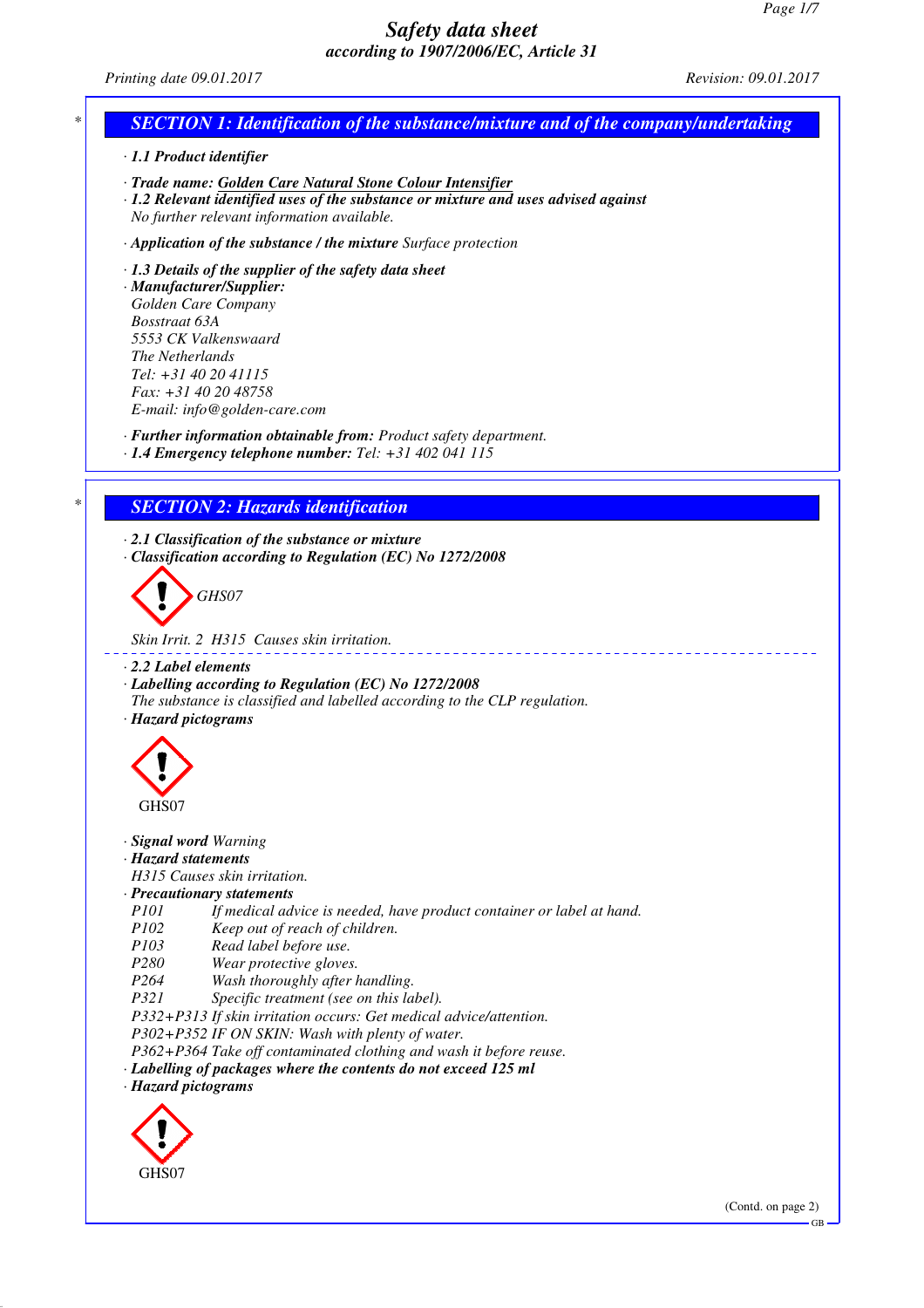*Printing date 09.01.2017 Revision: 09.01.2017*

(Contd. of page 1)

#### *Trade name: Golden Care Natural Stone Colour Intensifier*

|  |  |  | · Signal word Warning |  |
|--|--|--|-----------------------|--|
|--|--|--|-----------------------|--|

- *· Hazard statements*
- *H315 Causes skin irritation.*
- *· Precautionary statements*
- *P101 If medical advice is needed, have product container or label at hand.*
- *P102 Keep out of reach of children. P103 Read label before use.*
- *· 2.3 Other hazards*
- *· Results of PBT and vPvB assessment*
- *· PBT: Not applicable.*
- *· vPvB: Not applicable.*

# *\* SECTION 3: Composition/information on ingredients*

# *· 3.2 Chemical characterisation: Mixtures*

*· Description: Mixture of substances listed below with nonhazardous additions.*

*· Dangerous components:*

*CAS: 2943-75-1 EINECS: 220-941-2*

*Triethoxyoctylsilan Skin Irrit. 2, H315 10-25%*

*· Additional information: For the wording of the listed hazard phrases refer to section 16.*

# *\* SECTION 4: First aid measures*

- *· 4.1 Description of first aid measures*
- *· General information: No special measures required.*
- *· After inhalation:*
- *Supply fresh air.*
- *In case of unconsciousness place patient stably in side position for transportation.*
- *· After skin contact: Immediately wash with water and soap and rinse thoroughly.*
- *· After eye contact: Rinse opened eye for several minutes under running water.*
- *· After swallowing: If symptoms persist consult doctor.*
- *· 4.2 Most important symptoms and effects, both acute and delayed No further relevant information available.*
- *· 4.3 Indication of any immediate medical attention and special treatment needed*

*No further relevant information available.*

# *\* SECTION 5: Firefighting measures*

- *· 5.1 Extinguishing media*
- *· Suitable extinguishing agents: Use fire extinguishing methods suitable to surrounding conditions.*
- *· 5.2 Special hazards arising from the substance or mixture No further relevant information available.*
- *· 5.3 Advice for firefighters*
- *· Protective equipment: No special measures required.*

# *\* SECTION 6: Accidental release measures*

- *· 6.1 Personal precautions, protective equipment and emergency procedures Not required.*
- *· 6.2 Environmental precautions: No special measures required.*
- *· 6.3 Methods and material for containment and cleaning up:*
- *Absorb with liquid-binding material (sand, diatomite, acid binders, universal binders, sawdust).*
- *· 6.4 Reference to other sections*
- *No dangerous substances are released.*
- *See Section 7 for information on safe handling.*
- *See Section 8 for information on personal protection equipment.*

(Contd. on page 3)

GB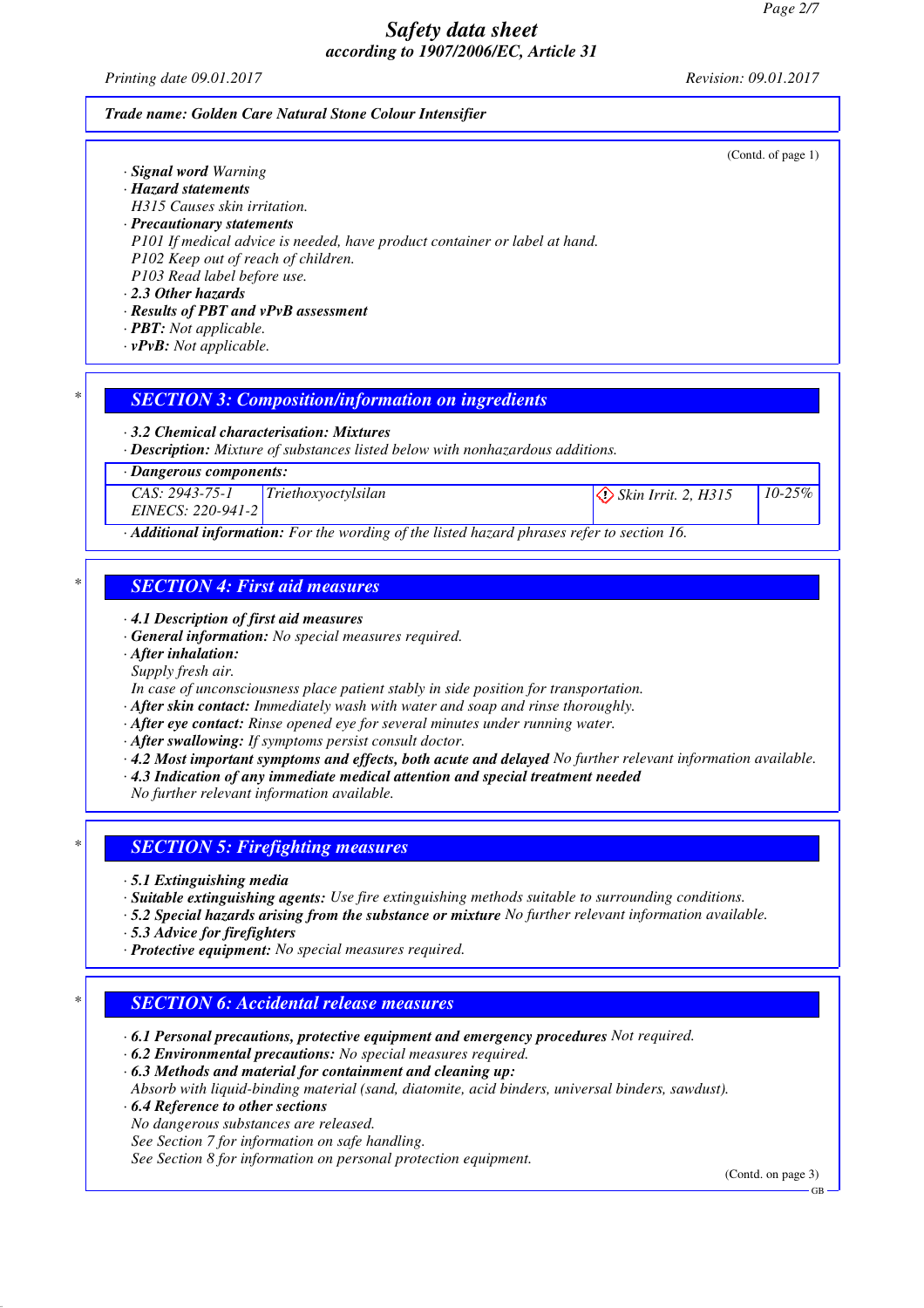*Printing date 09.01.2017 Revision: 09.01.2017*

(Contd. of page 2)

#### *Trade name: Golden Care Natural Stone Colour Intensifier*

*See Section 13 for disposal information.*

## *\* SECTION 7: Handling and storage*

- *· 7.1 Precautions for safe handling No special measures required.*
- *· Information about fire and explosion protection: No special measures required.*
- *· 7.2 Conditions for safe storage, including any incompatibilities*
- *· Storage:*
- *· Requirements to be met by storerooms and receptacles: No special requirements.*
- *· Information about storage in one common storage facility: Not required.*
- *· Further information about storage conditions: None.*
- *· 7.3 Specific end use(s) No further relevant information available.*

## *\* SECTION 8: Exposure controls/personal protection*

*· Additional information about design of technical facilities: No further data; see item 7.*

- *· 8.1 Control parameters*
- *· Ingredients with limit values that require monitoring at the workplace:*
- *The product does not contain any relevant quantities of materials with critical values that have to be monitored at the workplace.*
- *· CAS No. Designation of material % Type Value Unit*
- *The product does not contain any relevant quantities of materials with critical values that have to be monitored at the workplace.*
- *· Additional information: The lists valid during the making were used as basis.*
- *· 8.2 Exposure controls*
- *· Personal protective equipment:*
- *· General protective and hygienic measures: Keep away from foodstuffs, beverages and feed. Immediately remove all soiled and contaminated clothing Wash hands before breaks and at the end of work. Avoid contact with the skin. Avoid close or long term contact with the skin. Avoid contact with the eyes and skin.*
- *· Respiratory protection: Not required.*

# *· Protection of hands:*

*Protective gloves*

*The glove material has to be impermeable and resistant to the product/ the substance/ the preparation. Due to missing tests no recommendation to the glove material can be given for the product/ the preparation/ the chemical mixture.*

*Selection of the glove material on consideration of the penetration times, rates of diffusion and the degradation*

*· Material of gloves*

*The selection of the suitable gloves does not only depend on the material, but also on further marks of quality and varies from manufacturer to manufacturer. As the product is a preparation of several substances, the resistance of the glove material can not be calculated in advance and has therefore to be checked prior to the application.*

### *· Penetration time of glove material*

*The exact break trough time has to be found out by the manufacturer of the protective gloves and has to be observed.*

- *· Eye protection: Goggles recommended during refilling*
- *· Body protection: Use protective suit.*

(Contd. on page 4)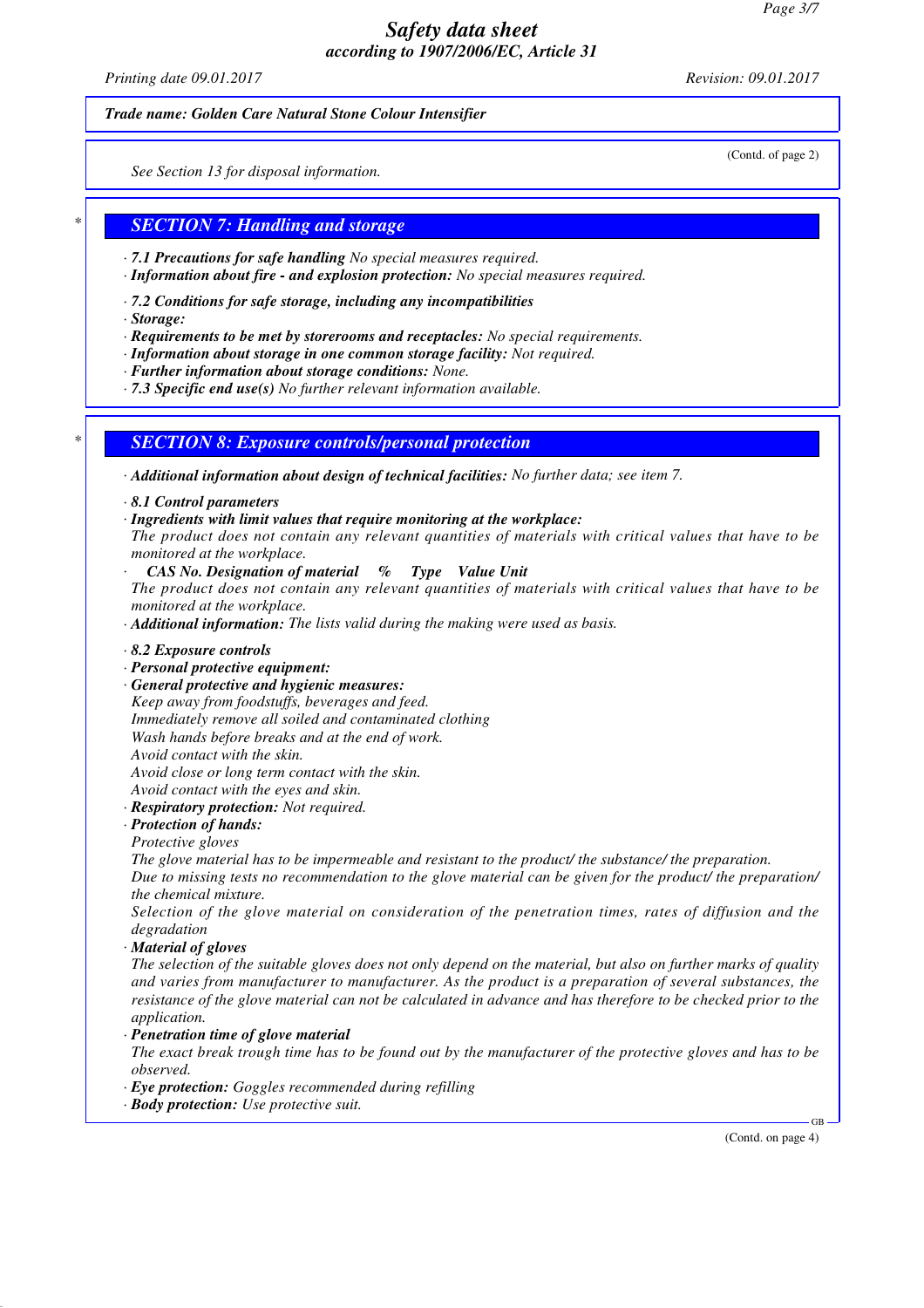*Printing date 09.01.2017 Revision: 09.01.2017*

*Trade name: Golden Care Natural Stone Colour Intensifier*

(Contd. of page 3)

| .9.1 Information on basic physical and chemical properties |                                               |  |  |  |
|------------------------------------------------------------|-----------------------------------------------|--|--|--|
| <b>General Information</b>                                 |                                               |  |  |  |
| $\cdot$ Appearance:                                        |                                               |  |  |  |
| Form:                                                      | Highly viscous                                |  |  |  |
| Colour:                                                    | White                                         |  |  |  |
| $\cdot$ Odour:                                             | Characteristic                                |  |  |  |
| Odour threshold:                                           | Not determined.                               |  |  |  |
| $\cdot$ pH-value:                                          | Not determined.                               |  |  |  |
| Change in condition                                        |                                               |  |  |  |
| <b>Melting point/freezing point:</b>                       | Undetermined.                                 |  |  |  |
| Initial boiling point and boiling range: Undetermined.     |                                               |  |  |  |
| · Flash point:                                             | $100 °C$ (DIN 53213)                          |  |  |  |
| · Flammability (solid, gas):                               | Not applicable.                               |  |  |  |
| · Ignition temperature:                                    |                                               |  |  |  |
| <b>Decomposition temperature:</b>                          | Not determined.                               |  |  |  |
| · Auto-ignition temperature:                               | Not determined.                               |  |  |  |
| · Explosive properties:                                    | Product does not present an explosion hazard. |  |  |  |
| · Explosion limits:                                        |                                               |  |  |  |
| Lower:                                                     | Not determined.                               |  |  |  |
| <b>Upper:</b>                                              | Not determined.                               |  |  |  |
| $\cdot$ Vapour pressure At 20 °C:                          | $23$ $hPa$                                    |  |  |  |
| $\cdot$ Density At 20 $\degree$ C:                         | $1.01$ g/cm <sup>3</sup> (DIN 51757)          |  |  |  |
| · Relative density                                         | Not determined.                               |  |  |  |
| · Vapour density                                           | Not determined.                               |  |  |  |
| $\cdot$ Evaporation rate                                   | Not determined.                               |  |  |  |
| · Solubility in / Miscibility with                         |                                               |  |  |  |
| water:                                                     | Not miscible or difficult to mix.             |  |  |  |
| · Partition coefficient: n-octanol/water:                  | Not determined.                               |  |  |  |
| · Viscosity:                                               |                                               |  |  |  |
| Dynamic At 20 $\degree$ C:                                 | 3000 mPas                                     |  |  |  |
| Kinematic:                                                 | Not determined.                               |  |  |  |
| · Solvent content:                                         |                                               |  |  |  |
| Organic solvents:                                          | $0.0 \%$                                      |  |  |  |
| Water:                                                     | 89.0%                                         |  |  |  |
| .9.2 Other information                                     | No further relevant information available.    |  |  |  |

## *\* SECTION 10: Stability and reactivity*

*· 10.1 Reactivity No further relevant information available.*

*· 10.2 Chemical stability*

- *· Thermal decomposition / conditions to be avoided: No decomposition if used according to specifications.*
- *· 10.3 Possibility of hazardous reactions No dangerous reactions known.*
- *· 10.4 Conditions to avoid No further relevant information available.*
- *· 10.5 Incompatible materials: No further relevant information available.*
- *· 10.6 Hazardous decomposition products: No dangerous decomposition products known.*

(Contd. on page 5)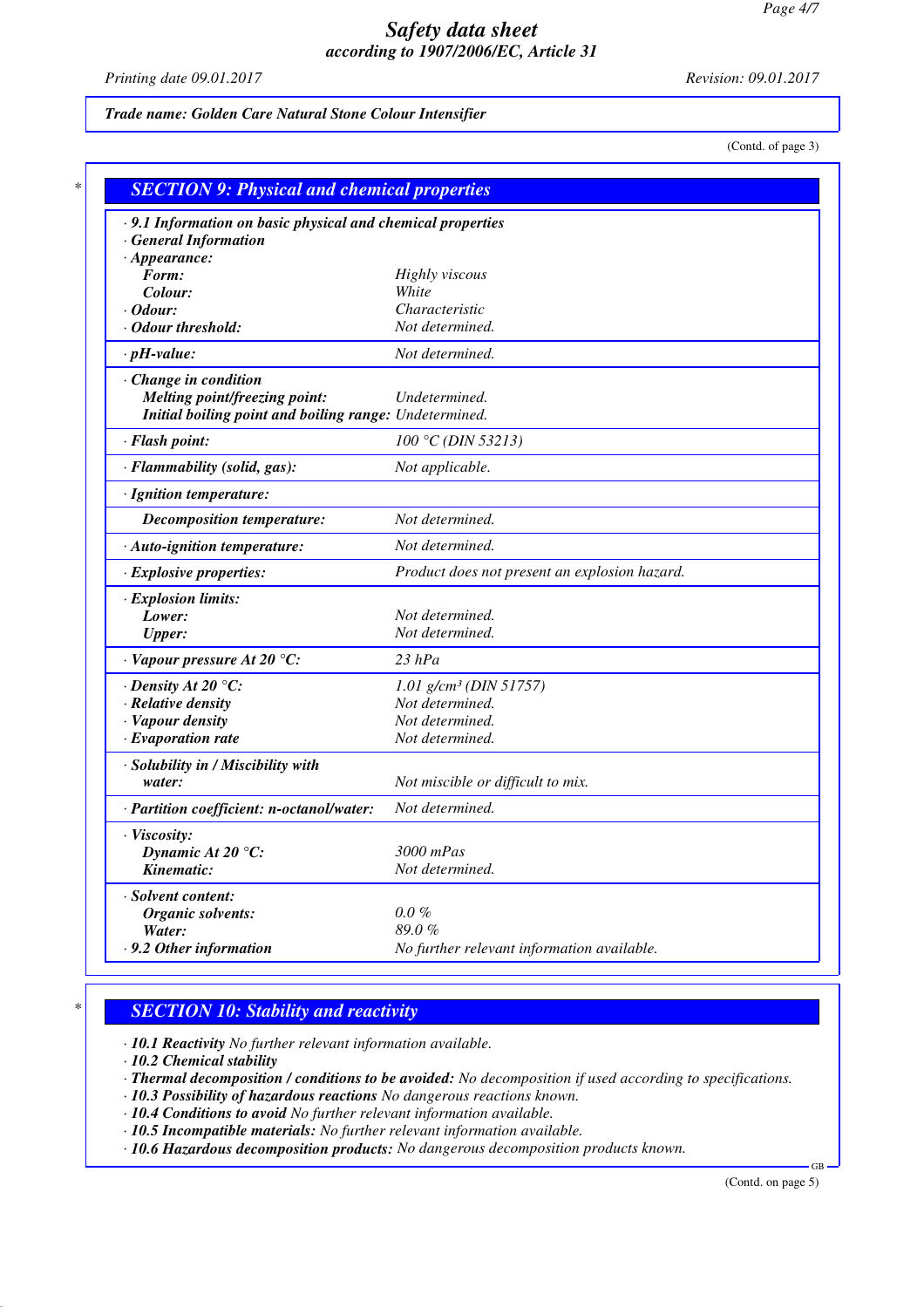*Printing date 09.01.2017 Revision: 09.01.2017*

#### *Trade name: Golden Care Natural Stone Colour Intensifier*

(Contd. of page 4)

## *\* SECTION 11: Toxicological information*

#### *· 11.1 Information on toxicological effects*

- *· Acute toxicity Based on available data, the classification criteria are not met.*
- *· Primary irritant effect:*
- *· Skin corrosion/irritation*
- *Causes skin irritation.*
- *· Serious eye damage/irritation Based on available data, the classification criteria are not met.*
- *· Respiratory or skin sensitisation Based on available data, the classification criteria are not met.*
- *· CMR effects (carcinogenity, mutagenicity and toxicity for reproduction)*
- *· Germ cell mutagenicity Based on available data, the classification criteria are not met.*
- *· Carcinogenicity Based on available data, the classification criteria are not met.*
- *· Reproductive toxicity Based on available data, the classification criteria are not met.*
- *· STOT-single exposure Based on available data, the classification criteria are not met.*
- *· STOT-repeated exposure Based on available data, the classification criteria are not met.*
- *· Aspiration hazard Based on available data, the classification criteria are not met.*

## *\* SECTION 12: Ecological information*

#### *· 12.1 Toxicity*

- *· Aquatic toxicity: No further relevant information available.*
- *· 12.2 Persistence and degradability No further relevant information available.*
- *· 12.3 Bioaccumulative potential No further relevant information available.*
- *· 12.4 Mobility in soil No further relevant information available.*
- *· Additional ecological information:*
- *· General notes: Not known to be hazardous to water.*
- *· 12.5 Results of PBT and vPvB assessment*
- *· PBT: Not applicable.*
- *· vPvB: Not applicable.*
- *· 12.6 Other adverse effects No further relevant information available.*

## *\* SECTION 13: Disposal considerations*

- *· 13.1 Waste treatment methods*
- *· Recommendation*

*Must not be disposed together with household garbage. Do not allow product to reach sewage system.*

- *· Uncleaned packaging:*
- *· Recommendation: Disposal must be made according to official regulations.*

| $\cdot$ 14.1 UN-Number                  |      |  |
|-----------------------------------------|------|--|
| · ADR, ADN, IMDG, IATA                  | Void |  |
| $\cdot$ 14.2 UN proper shipping name    |      |  |
| · ADR, ADN, IMDG, IATA                  | Void |  |
| $\cdot$ 14.3 Transport hazard class(es) |      |  |
| · ADR, ADN, IMDG, IATA                  |      |  |
| $\cdot$ Class                           | Void |  |
| · 14.4 Packing group                    |      |  |
| · ADR, IMDG, IATA                       | Void |  |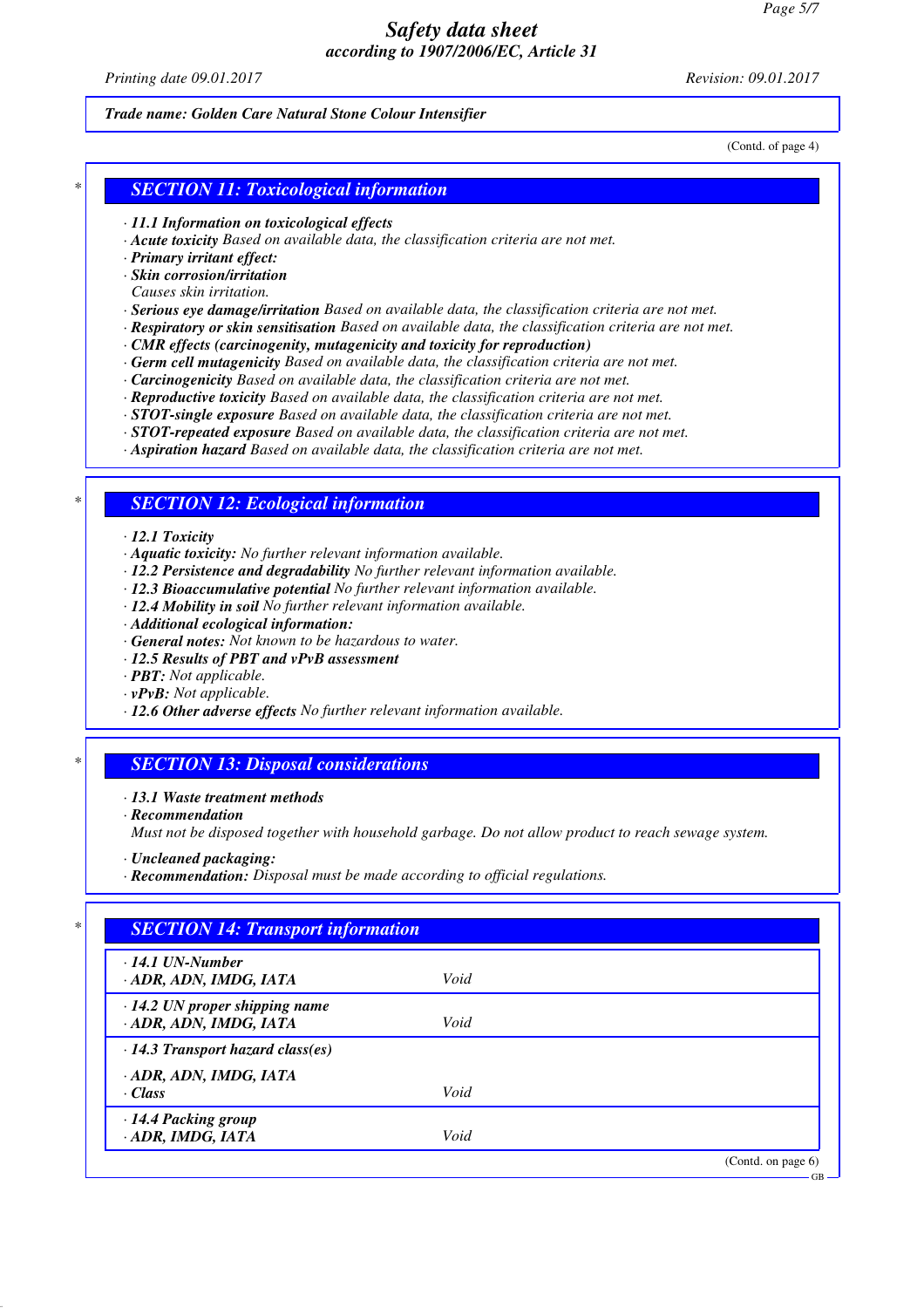*Printing date 09.01.2017 Revision: 09.01.2017*

### *Trade name: Golden Care Natural Stone Colour Intensifier*

|                                                                                                              |                 | (Contd. of page $5$ ) |
|--------------------------------------------------------------------------------------------------------------|-----------------|-----------------------|
| 14.5 Environmental hazards:<br>$\cdot$ Marine pollutant:                                                     | No              |                       |
| $\cdot$ 14.6 Special precautions for user                                                                    | Not applicable. |                       |
| $\cdot$ 14.7 Transport in bulk according to Annex II of<br><b>Marpol and the IBC Code</b><br>Not applicable. |                 |                       |
| · UN "Model Regulation":                                                                                     | Void            |                       |

## *\* SECTION 15: Regulatory information*

- *· 15.1 Safety, health and environmental regulations/legislation specific for the substance or mixture · Labelling according to Regulation (EC) No 1272/2008*
- *The substance is classified and labelled according to the CLP regulation.*
- *· Hazard pictograms*



#### *· Signal word Warning*

*· Hazard statements*

*H315 Causes skin irritation.*

- *· Precautionary statements*
- If medical advice is needed, have product container or label at hand.

*P102 Keep out of reach of children.*

- *P103 Read label before use.*
- *P280 Wear protective gloves.*

*Wash thoroughly after handling.* 

- *P321 Specific treatment (see on this label).*
- *P332+P313 If skin irritation occurs: Get medical advice/attention.*

*P302+P352 IF ON SKIN: Wash with plenty of water.*

*P362+P364 Take off contaminated clothing and wash it before reuse.*

*· Directive 2012/18/EU*

*· Named dangerous substances - ANNEX I None of the ingredients is listed.*

*· REGULATION (EC) No 1907/2006 ANNEX XVII Conditions of restriction: 3*

*· 15.2 Chemical safety assessment: A Chemical Safety Assessment has not been carried out.*

## *\* SECTION 16: Other information*

*This information is based on our present knowledge. However, this shall not constitute a guarantee for any specific product features and shall not establish a legally valid contractual relationship.*

### *· Relevant phrases*

*H315 Causes skin irritation.*

- *· Department issuing SDS: Product safety department.*
- *· Abbreviations and acronyms: RID: Règlement international concernant le transport des marchandises dangereuses par chemin de fer (Regulations Concerning the International Transport of Dangerous Goods by Rail) ICAO: International Civil Aviation Organisation ADR: Accord européen sur le transport des marchandises dangereuses par Route (European Agreement concerning the International Carriage of Dangerous Goods by Road) IMDG: International Maritime Code for Dangerous Goods IATA: International Air Transport Association GHS: Globally Harmonised System of Classification and Labelling of Chemicals*

*EINECS: European Inventory of Existing Commercial Chemical Substances*

*ELINCS: European List of Notified Chemical Substances*

(Contd. on page 7)

GB